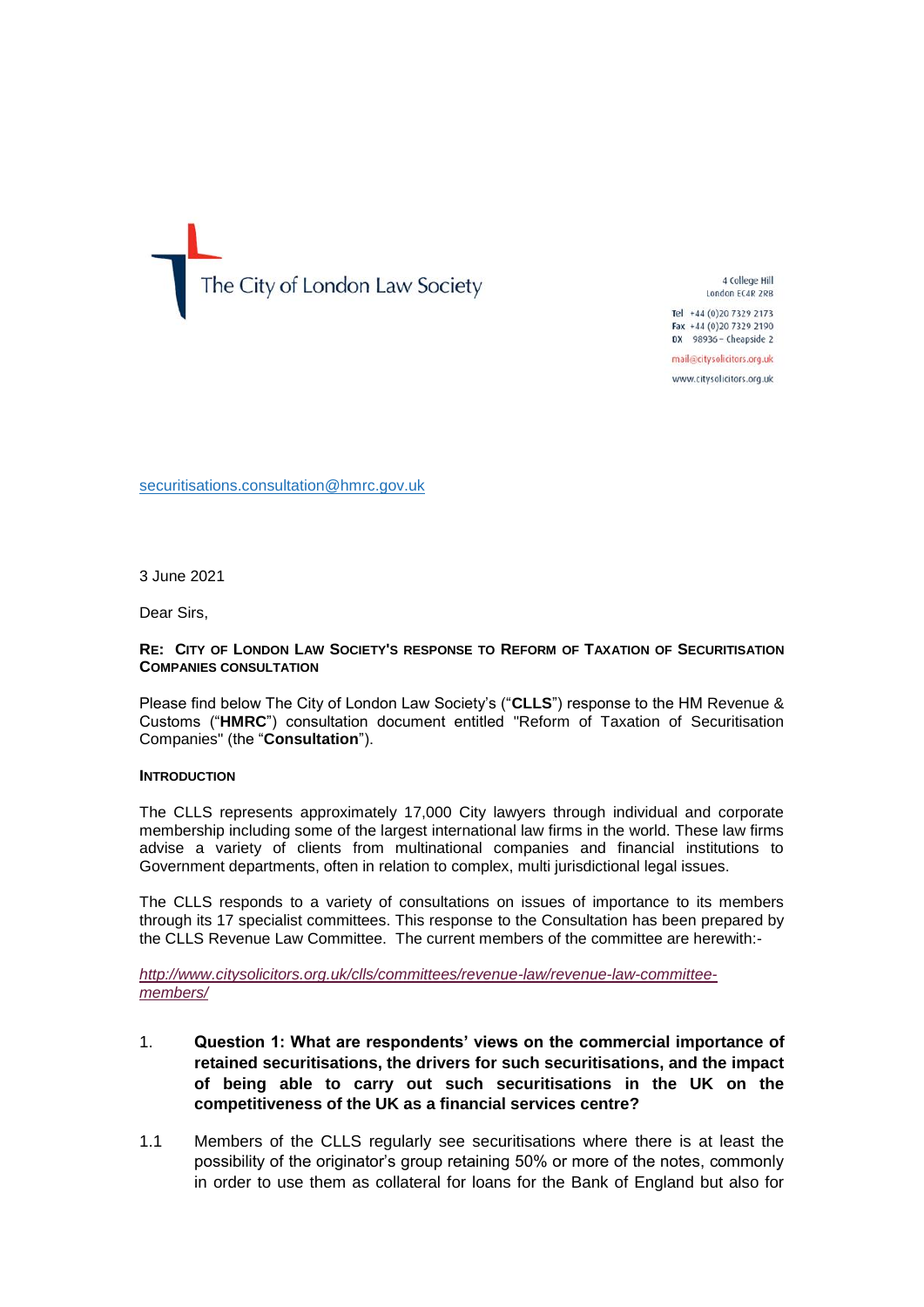other reasons for example regulatory capital management within financial services groups.

- 1.2 Due to the complexity of the UK securitisation rules, clients will often set up securitisations, even where the receivables originate in the UK, in other jurisdictions such as Ireland or Luxembourg, not because it achieves a better overall tax outcome but just to save costs. The commercial reality often experienced by some CLLS members is that the UK is not even in the conversation when clients are deciding where to locate a securitisation issuer (despite a concentration of sophisticated advisors and clients in the UK that would likely prefer the UK as a jurisdiction for their securitisations if the UK regime were comparable to international alternatives). The complexity of the connection test in s.1122 CTA 2010 impacts the competitiveness of the UK as a venue for securitisation not just in retained securitisations but on every occasion where clients face the decision of where to incorporate a securitisation issuer. The complexity of the connection test in the context of the provision of the funds to capitalise the issuer by the originator is a particular point of difficulty. We therefore welcome HMRC's engagement with reforming and simplifying the taxation of securitisation companies and consider that the interests of HMRC and CLLS member firms are aligned in making the UK more competitive for these transactions.
- 2. **Question 2: What changes by way of clarifying and/or reforming the Regulations in relation to retained securitisations would be helpful, and what form should they take? What would be the benefits and any potential difficulties of making any such changes?**
- 2.1 Typically the receivables sold to the issuer will remain "on balance sheet" for the originator with the originator retaining what is referred to as the "first loss piece" of the transaction. Generally at least two classes of notes will be issued and the originator tends to hold the junior notes as well as the final item in the waterfall of payments set out in the transaction documents, which is usually characterised as deferred consideration for the sale of receivables. An area of complexity in verifying that the originator is not connected with an "orphan" issuer is that this "first loss piece", however structured, has an equity character. This gives rise to concern that the originator, by virtue of its entitlement to deferred consideration (or equivalent) is a "participator" in the issuer as defined in s.454 CTA 2010, and could potentially therefore control the issuer for the purposes of s.450 CTA 2010.
- 2.2 Private correspondence between HMRC and five CLLS members in 2008 is helpful in that it has enabled the legal market work around this issue and nevertheless issue legal opinions to the satisfaction of rating agencies and other market participants. However it is clearly not ideal that such an important legal conclusion can only comfortably be reached based on some unpublished and now somewhat vintage guidance.
- 2.3 The least disruptive change to clarify the rules would be publication of the 2008 guidance in a clarified form. However that would essentially achieve little more than retaining the status quo.
- 2.4 A more satisfactory although somewhat more radical solution would be simply to delete the independent persons test. That could give rise to securitisation company status applying unintentionally. Perhaps a solution would be for securitisation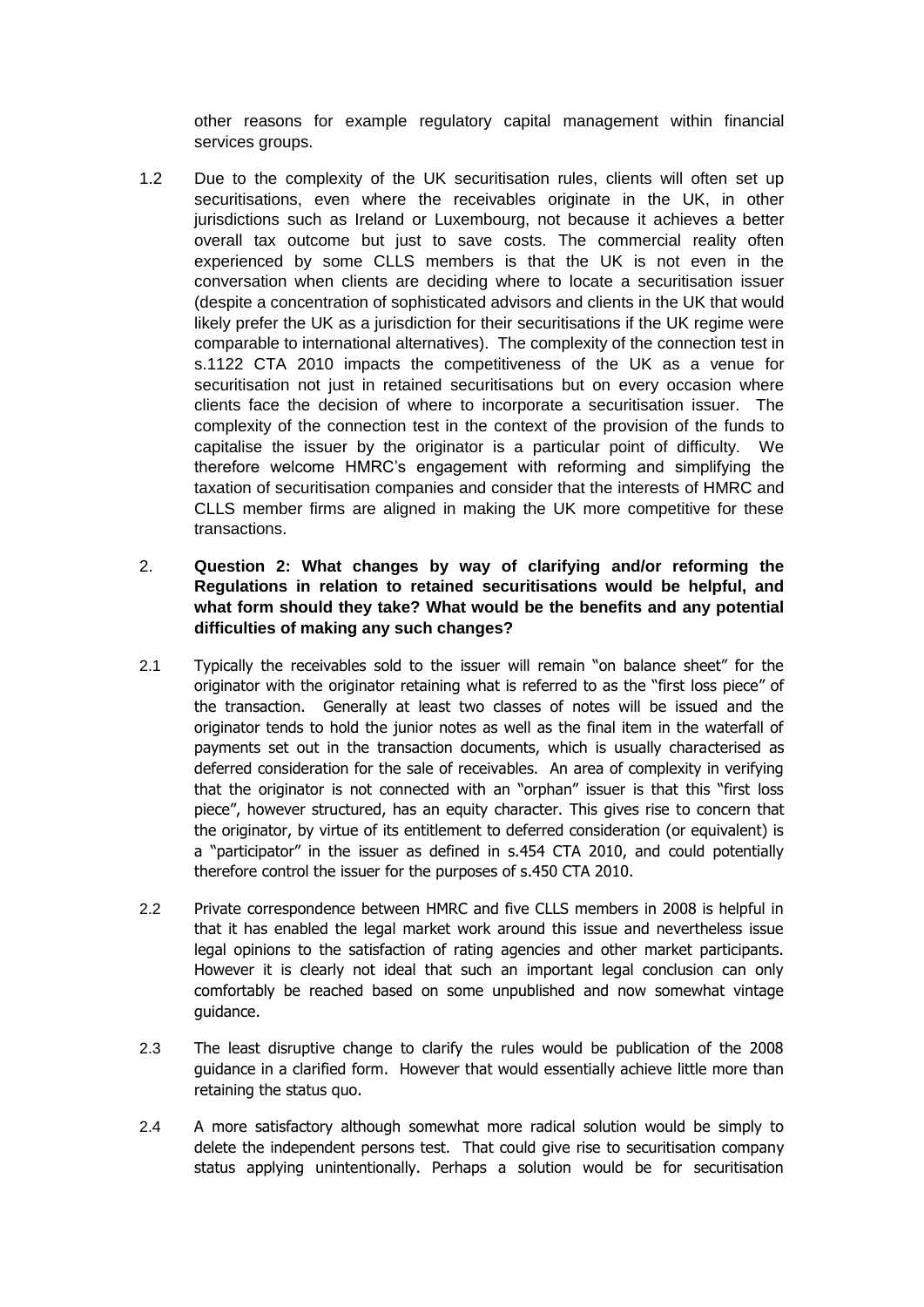company tax status to apply either if the independent persons test is met or where the issuer has elected into the regime. That would simplify the regime whilst also avoiding an increased administrative burden for the majority of structures which easily meet the independent persons test. Any concern that these structures could be more easily used for tax avoidance in the absence of the independent persons test ought to be met by the width of the unallowable purposes test at regulation 12.

- 3. **Question 3: Should the scope of assets which can be securitised within the Regulations be expanded beyond financial assets as defined in Regulation 9A? What would be the benefits and potential difficulties for the UK in doing so?**
- 3.1 Globally, some CLLS members are seeing a movement towards a broadening of asset classes (which seems likely to continue). We understand that Ireland's regime, for example, allows "Qualifying Assets" to be securitised, which includes exchange traded commodities and plant and machinery. CLLS members expect to see continued growth in demand to securitise real estate, exchange traded commodities, inventory, intangible assets such as carbon credits and hard assets (such as ships or aircraft). If a less restrictive definition of assets were adopted, this would contribute to the attractiveness of the UK securitisation regime generally and would also make the UK a more attractive place to do business for actors in certain sectors, such as commodities.
- 3.2 We believe it would also be advantageous for securitisation companies to be able to hold portfolio type investments in shares, as this would help simplify structures by avoiding the need to bifurcate debt and equity investments. This could increase the attractiveness of the UK securitisation regime, particularly as compared to other similar regimes. In order to ensure that securitisation companies were not used for unintended purposes such as being group holding companies, we would suggest introducing relatively straightforward restrictions based on familiar concepts – for example, a restriction on the percentage of the securitisation vehicle's assets that could comprise shares (akin to the bond fund rules), or on the maximum percentage interest that a securitisation vehicle could hold in an investee company (e.g. no controlling interests).
- 3.3 We note that HMRC is consulting separately in relation to real estate, but note that there may be some utility in allowing for a permissive regime in respect of securitisation companies holding non-UK real estate.
- 3.4 As a separate point, there are a small handful of *de facto* restrictions contained elsewhere in the tax legislation that prevent the use of the securitisation regime in certain circumstances. For example, a regulated non-bank Home Purchase Plan provider is able to provide Islamically-compliant mortgages for the purposes of the alternative property finance rules in FA 2003. However, because such an institution would not be a "financial institution" for the purposes of section 502 CTA 2009, it would effectively be unable to securitise the portfolio (as the issuer would not then also be treated as a financial institution in turn and the conveyance of the relevant property to the home owner at the maturity of the Islamic-compliant mortgage would require the home owner to make a second payment of stamp duty land tax for the purchase of the property). This is not an issue with the securitisation regime per se, but illustrates the need to consider restrictions contained in other areas of the tax legislation when assessing what it may or may not be possible to securitise.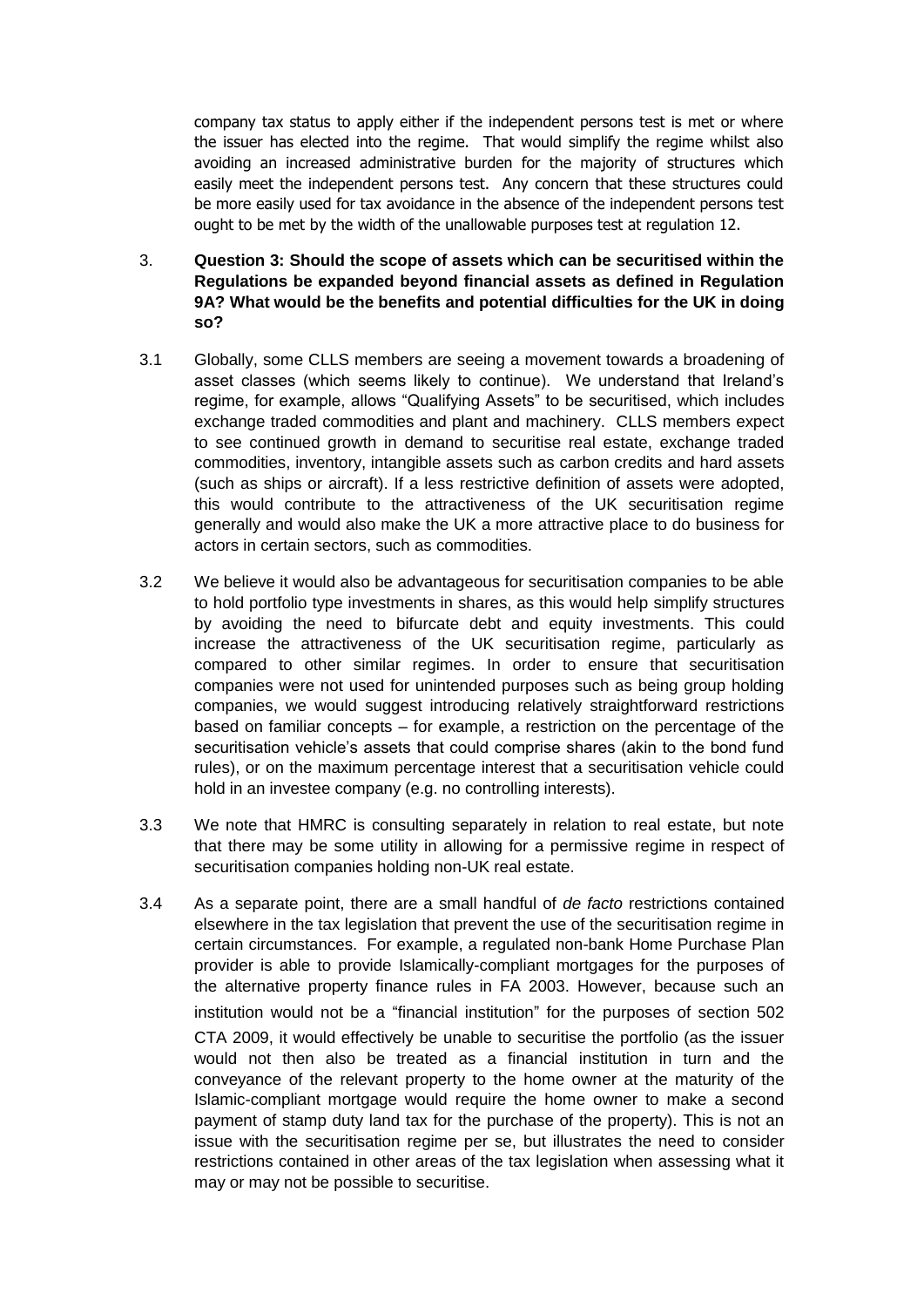- 4. **Question 4: If the scope of assets were expanded, what assets should be included, and should that only be under specified circumstances? For instance, should shares be included but only as part of restructuring/ bailout of an existing securitisation?**
- 4.1 An issue we have come across resulting from the financial asset restriction is incidental holdings of non-financial assets in transactions where all or at least the vast majority of receivables are intended to be financial assets.
- 4.2 We would suggest that "incidental" holdings of non-financial assets would be better dealt with through a legislative definition of "incidental activities".
- 4.3 One example would be residential mortgage backed securitisations where a bundle of "ancillary rights" are transferred, by way of security, along with the loan receivables, which might include shares in freehold or management companies.
- 4.4 An example of a situation which CLLS members have experience of HMRC giving private clearances confirming it to be an "incidental activity" is an issuer which has purchased automotive receivables taking title to vehicles in order to enforce its security and recover the receivable where the underlying customer has defaulted. If incidental activities could be defined to include something like obtaining title to non-financial assets where having the right to do so is economically equivalent to security in order to protect financial assets it would be helpful.
- 4.5 Similarly, if the definition of "financial assets" was not broadened to allow securitisation companies to hold shares more generally (as discussed in response to question 3), we believe it would be beneficial to allow securitisation companies to hold shares as a result of a financial restructuring. This would simplify existing restructurings involving for example, debt for equity swaps, where it is currently necessary to move the debt out of the securitisation company prior to such restructuring to ensure that the securitisation company is not left holding shares. This could also be included through a definition of "incidental activities", as the vehicle would have been established with the intention to manage "financial assets" but, due to the relevant circumstances, those financial assets would have been replaced with shares in the debtor.
- 5. **Question 5: If the scope of assets were expanded, what would be the implications for interaction with other parts of the UK tax code? What consequential changes, if any, would be appropriate?**

As suggested in the consultation document, if non-debt assets were to be included the approach to the corporate interest restriction would need to be looked at again. We are aware that the equivalent interest restriction rules cause issues for securitisation companies with non-debt assets in other jurisdictions so if an acceptable solution could be found to this it could be a competitive advantage for the UK regime.

6. **Question 6: Should the threshold limit per capital market arrangement be changed and if so, to what sum and why? Should the threshold be subject to any other amendment: for instance, should it be possible to take into**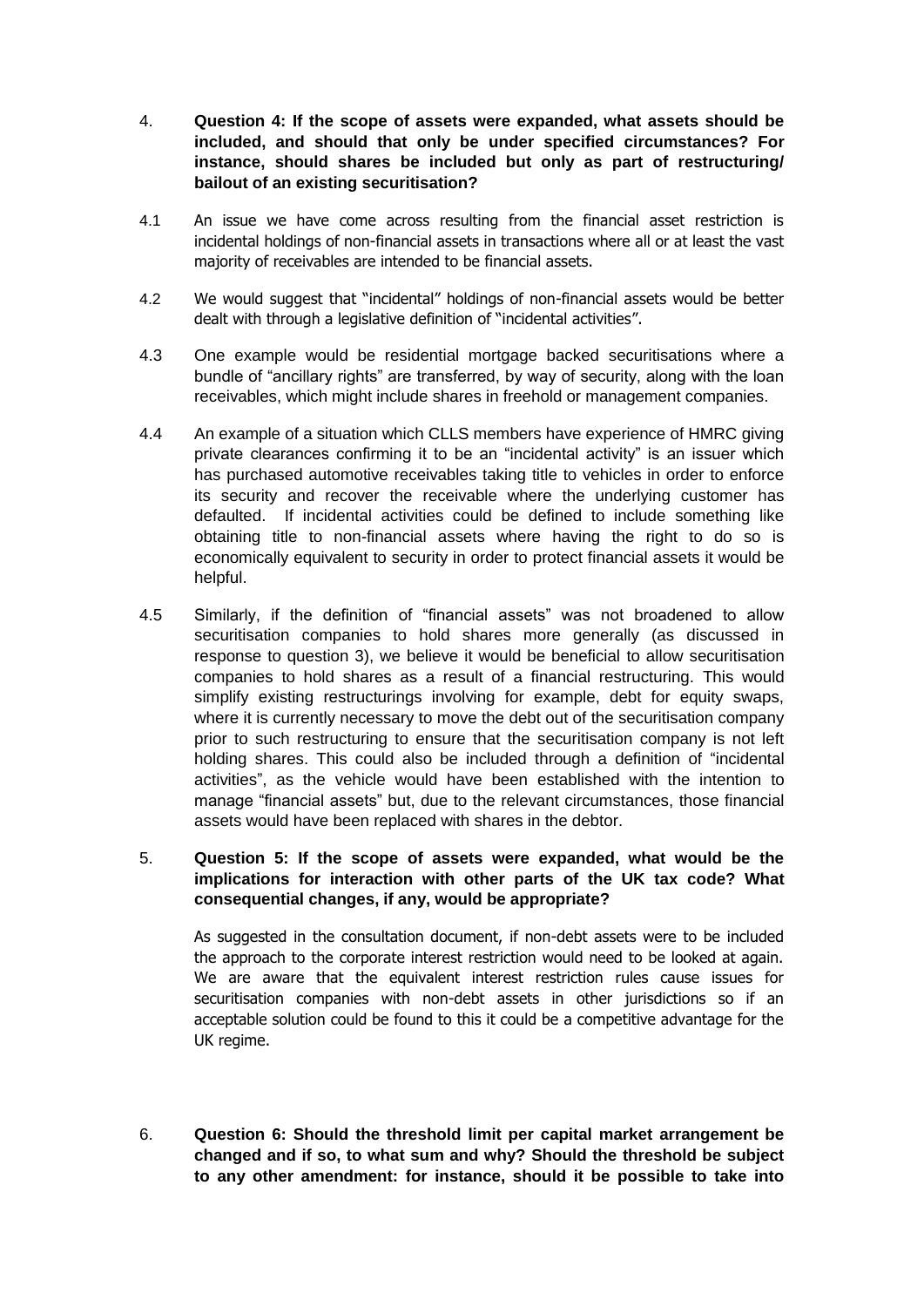# **account an issue made earlier in an accounting period in assessing whether the threshold is met for a second issue later in the period? If so, how and why?**

We think that the £10m threshold works well for securitisations based on an originate to distribute model (as most securitisations were envisaged to be when the UK regime was created). This relatively high threshold does have drawbacks, however. The £10m threshold discriminates against SMEs and fintechs and makes it harder for high growth entities to enter the securitisation market (these entities would often be able to engage in deals above the £10m threshold if they could successfully close earlier and smaller deals as the financing such entities obtain through such deals are crucial for their growth). Whilst SMEs and fintechs may currently look to take the warehouse (rather than the note-issuing company) route, this also has drawbacks. Accordingly, a lower threshold (at around the £1m mark) or a cumulative test, that could apply across a number of issuances, may level the playing field for new entrants.

## 7. **Question 7: If any such changes are proposed, what would be the best way of minimising the risk that arrangements are inadvertently caught by the amended rules?**

Issuers could elect into the UK securitisation regime for tax purposes (as they are required to do in Ireland where special tax treatment is sought).

- 8. **Question 8: How and to what extent does uncertainty related to the applicability of the loan capital exemption on the transfer of notes issued in securitisation arrangements increase cost and complexity? To what extent is this a factor in securitisation arrangements being implemented outside the UK?**
- 8.1 There are multiple technical issues surrounding the loan capital exemption. None of them are likely to lead to the raising of any tax revenues. Verifying to a rating agency standard that the loan capital exemption applies to transfers of notes issued by a UK securitisation company can be a costly exercise. On its own this stamp tax complexity probably doesn't lead to securitisations being implemented outside the UK but, together with a bundle of other complexities which are costly to obtain definitive advice on, it probably does.
- 8.2 Often notes are issued into clearing which should mitigate loan capital exemption problems. However there are difficulties getting clearing services to confirm that they have not made elections under s.97A Finance Act 1986. It would be more satisfactory if a public register of such elections were maintained.
- 8.3 Tax opinions on the loan capital exemption typically leave open some risk for noteholders as they will always assume, as is a factual matter, that the notes will not carry a right to interest the amount of which exceeds a reasonable commercial return on the nominal amount of capital. This gives rise to various issues, for example where revolving or variable funding notes are issued and market interest rates may vary throughout the life of the transaction whilst rates on the notes remain fixed.
- 9. **Question 9: What are the characteristics of notes issued in securitisation arrangements which create uncertainty as to whether the loan capital exemption applies to their transfer?**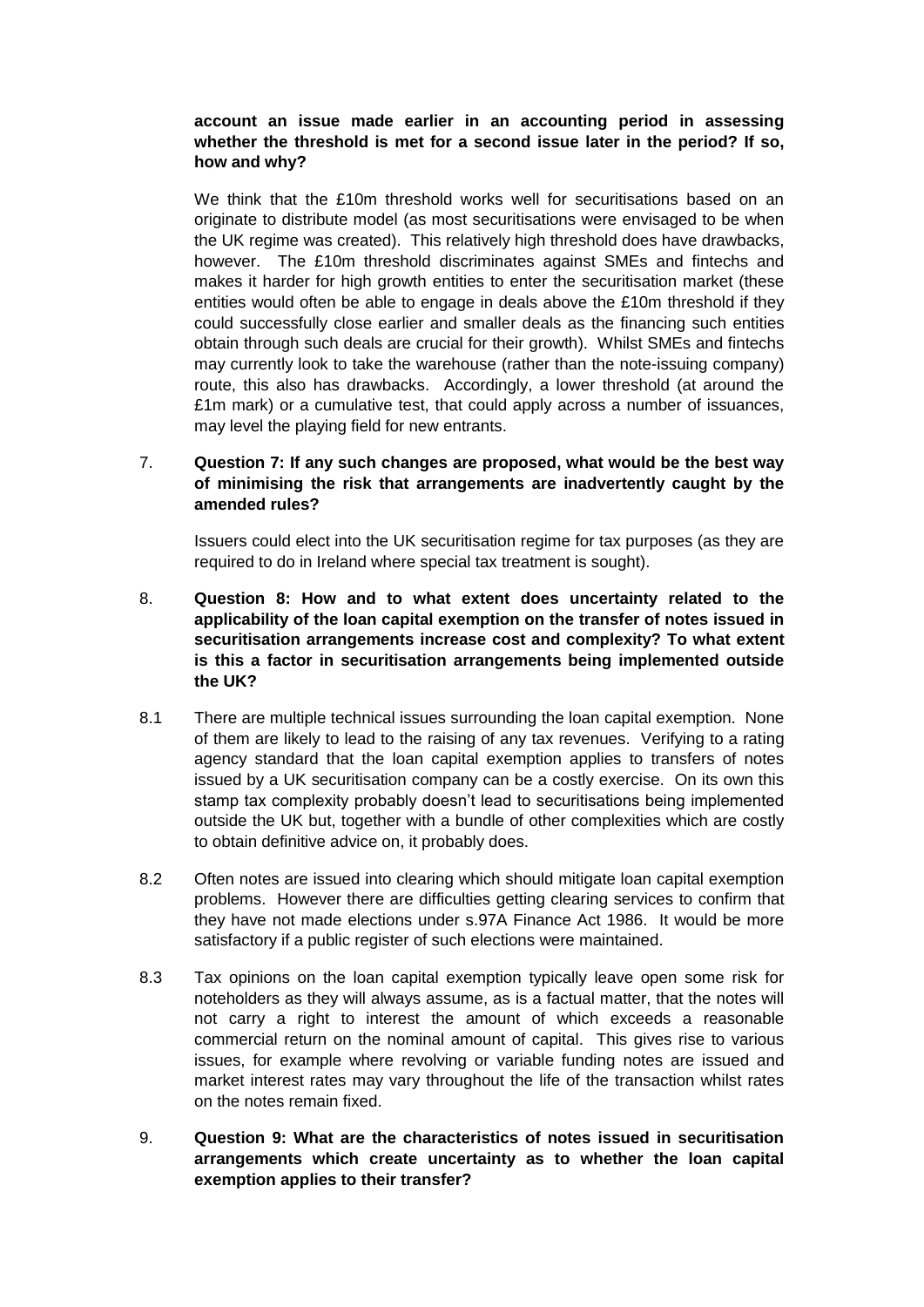- 9.1 Variable funding notes can cause issues as just mentioned.
- 9.2 Sometimes junior notes are issued which have terms that would mean they would be regarded as profit-participating and the loan capital exemption fairly clearly doesn't apply. More commonly the most junior piece of the transaction is structured as deferred consideration or certificates which are not debt instruments at all, although their status for stamp tax purposes is still complex. We understand the policy aim to ensure that securities that should properly be considered as equity are not exempt from stamp duties; however, in the context of an SPV financing such as a securitisation where the purpose of the SPV is to preserve the security of the lenders, there is no real "equity" in the arrangement and accordingly it should be within the policy aims to exempt from stamp duty all instruments issued by such a vehicle.

# 10. **Question 10: How could the government best address uncertainty about the applicability of the loan capital exemption to the transfer of notes issued in securitisation arrangements? Could updated HMRC guidance provide sufficient certainty?**

We would strongly suggest that there should simply be a separate stamp tax exemption for notes issued by a securitisation company within the securitisation tax regime. If HMRC are concerned about avoidance (which would be surprising in a market where stamp tax simply isn't paid on corporate debt) perhaps some sort of anti-avoidance rule could be added, but the existing patchwork of stamp tax exemptions is simply not practical.

11. **Question 11: How and to what extent does uncertainty related to the applicability of the loan capital exemption for transfer of pools of loan assets into and within securitisation arrangements increase cost and complexity? To what extent is this a factor in securitisation arrangements being implemented outside the UK?** 

Where at least some loans comprised in a portfolio of assets are lent to corporate borrowers, it is likely that the loan capital exemption will apply to them but the exercise of examining the terms of each loan to ensure that none of the disqualifying conditions apply is an expensive exercise. Generally the stamp tax would be levied by reference to the borrower being a UK company so implementing the securitisation outside the UK would not be a solution.

12. **Question 12: How could the government best address uncertainty related to the applicability of the loan capital exemption to the transfer of pools of loan assets into and within securitisation arrangements? Could updated HMRC guidance provide sufficient certainty? If an exemption is required should there be a value cap on the individual assets and what should that cap be?** 

Where the assets being securitised are bilateral loans it seems unlikely as a matter of fact that they could be sold in a stock market in the UK so as to be "marketable securities" within the definition in s.122 Stamp Act 1891. If that is right, they should be exempt from both stamp duty and SDRT by virtue of the spectacularly obscure "non-marketable debenture" exemption in paragraph 25(a) of Schedule 13 Finance Act 1999. Perhaps this could simply be confirmed in HMRC guidance, however it would still be open to risk as a result of changes to stock market practice. It would be better, and should not result in any loss in tax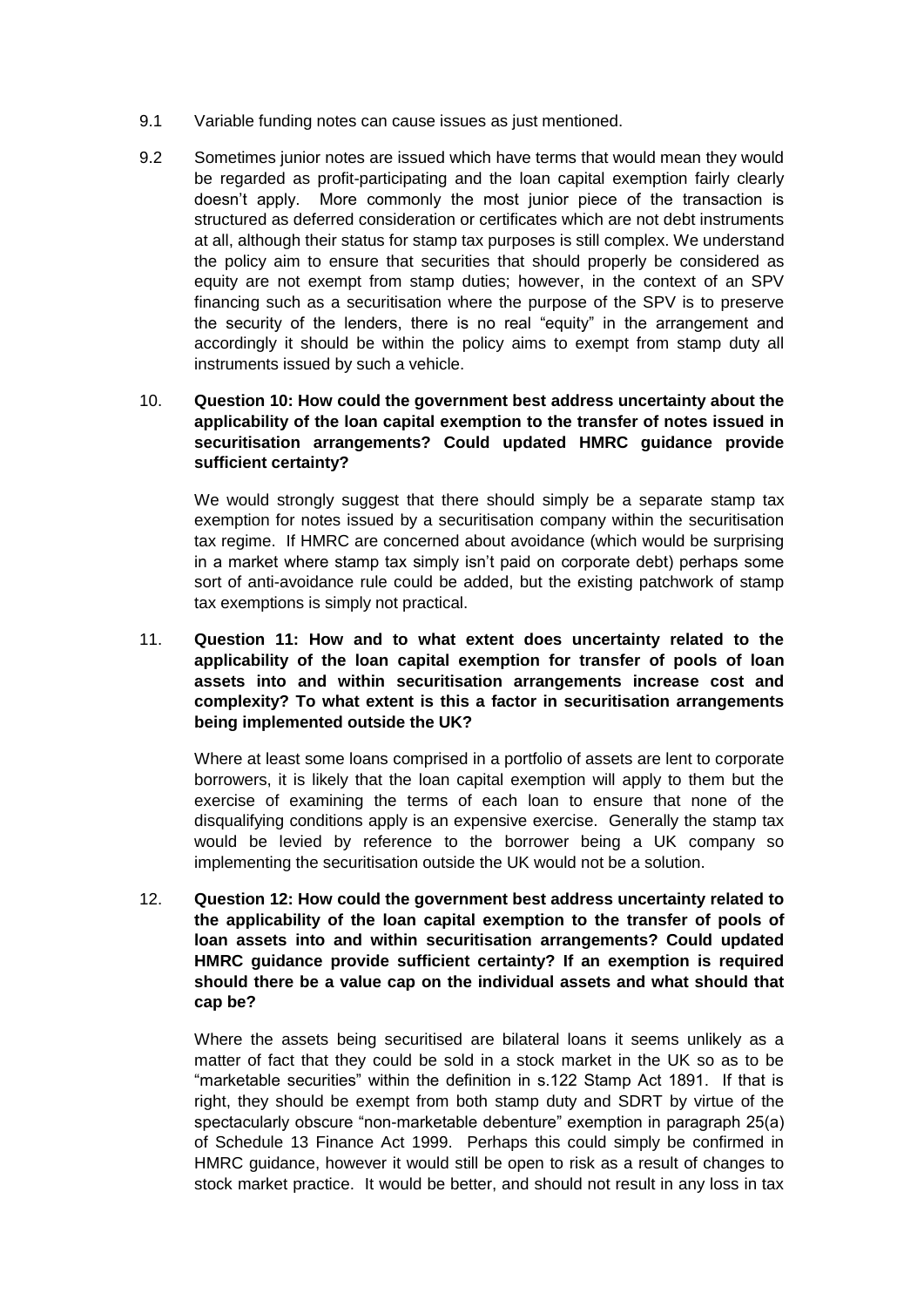revenue, to have a new clear stamp tax exemption for loans (as opposed to notes). This could be limited to loans being acquired, transferred or sold by a securitisation company but the benefits in terms of tax raising of such a limitation are not obvious.

- 13. **Question 13: What are the characteristics of notes issued by ISPVs which create uncertainty as to whether the loan capital exemption applies to their transfer? How and to what extent does uncertainty related to the applicability of the loan capital exemption to transfers of such notes impact commercially on ILS arrangements?**
- 13.1 In a sidecar or collateralised reinsurance transaction, the return on participating notes issued by the ISPV is directly correlated to the underlying quota share reinsurance agreement. The return will therefore increase due to any premium payments or decrease due to any losses under the (re)insurance agreement, in line with the quota share. As such, the interest return on the securities is calculated entirely by reference to the underlying reinsurance book and therefore unlikely to qualify for the loan capital exemption.
- 13.2 In a catastrophe bond transaction, the notes issued are typically issued on a principal-at-risk basis, providing regular interest payments to investors, but which may have their principal reduced in the event a payment is triggered under the underlying reinsurance agreement. It is not especially unusual for such notes to carry substantial interest rates, even in excess of 15%, and so may be considered to carry a right to interest in excess of a reasonable commercial return, which may preclude the application of the loan capital exemption.
- 13.3 Notes which are intended to be traded are often issued directly into a depository receipt system or clearance service. However, this is not a perfect solution. For example, where securities are not intended to be traded between third parties (and therefore not issued into a depository receipt system or clearance service), it is not uncommon for notes to be transferred from one fund to another under common control. Stamp duty relief may not always be available for such transfers and, even where it is, is administratively burdensome. This creates an impression to overseas investors that the UK does not have a particularly modern tax regime which encourages inbound investment. A clearly legislated stamp duty exemption would therefore be welcome as it should be considerably easier to understand and simpler to understand, removing one barrier that may put an issuer off choosing the UK as the jurisdiction to establish its investment vehicle.
- 14. **Question 14: How could the government best address uncertainty related to the applicability of the loan capital exemption to the transfer of notes issued by ISPV companies? Could updated HMRC guidance provide sufficient certainty?**
- 14.1 We do not consider that updated HMRC guidance would provide sufficient certainty on this point. As noted above, there are many situations where the loan capital exemption clearly does not apply. Updated guidance therefore would not provide sufficient certainty to issuers or investors who would not wish to rely on guidance that is not consistent with the legislative analysis.
- 14.2 We would therefore welcome a clear statutory exemption from stamp duty for notes issued by ISPVs to help ensure the UK's ILS regime is able to compete with more established jurisdictions.